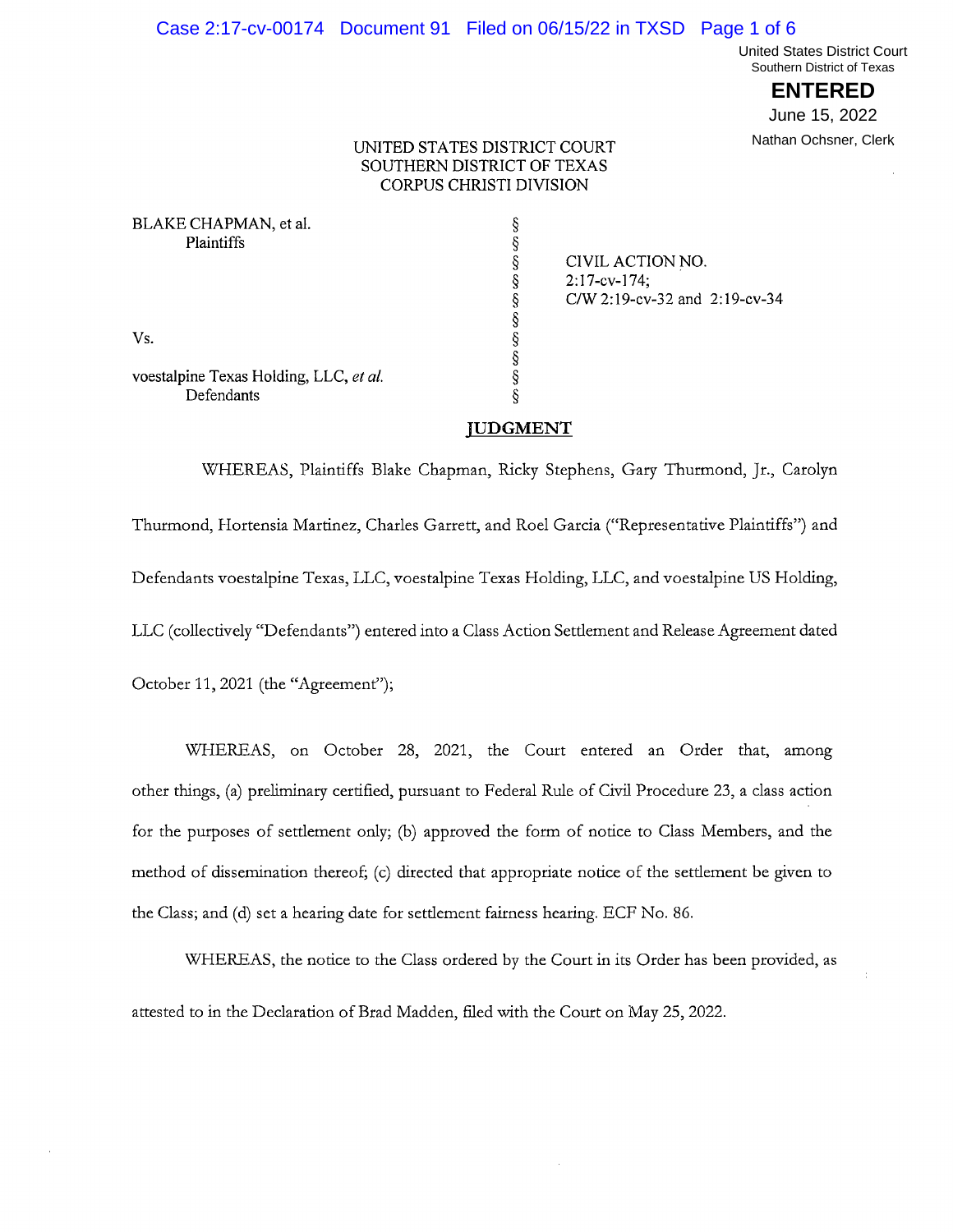## Case 2:17-cv-00174 Document 91 Filed on 06/15/22 in TXSD Page 2 of 6

WHEREAS, on June 15, 2022, a hearing was held on whether the settlement set forth in the Agreement was fair, reasonable, adequate, and in the best interests of the Class, such a hearing date being a due and appropriate number of days after such notice to the Class;

NOW THEREFORE, having reviewed and considered the submissions presented with respect to the settlement set forth in the Agreement and the record in these proceedings, having heard and considered the evidence presented by the parties and the argument of counsel, having determined that the settlement set forth in the Agreement is fair, reasonable, adequate, and in the best interests of the Class, and noting that, as set forth in the Agreement, and good cause appearing therefore orders as follows,

#### IT IS HEREBY ORDERED, ADJUDGED, and DECREED:

1. The Court incorporates by reference the definitions set forth in the Agreement.

 $2.$ This Court has personal jurisdiction over all Representative Plaintiffs and Class Members, and has subject matter jurisdiction over all claims asserted in the Fifth Amended Complaint. In addition, venue in the Southern District of Texas is proper.

3. The Agreement is approved as fair, reasonable, and adequate, consistent and in compliance with the applicable provisions of the United States Constitution and the Federal Rules of Civil Procedure, and in the best interest of the Class. The Agreement is binding on, and will have res judicata and preclusive effect in all pending and future lawsuits or other proceedings encompassed by the Agreement and the Release maintained either by or on behalf of Representative Plaintiffs and all other Settlement Class Members, as well as their past, current, and future heirs, representatives, executors, administrators, attorneys, predecessors, successors, and assigns.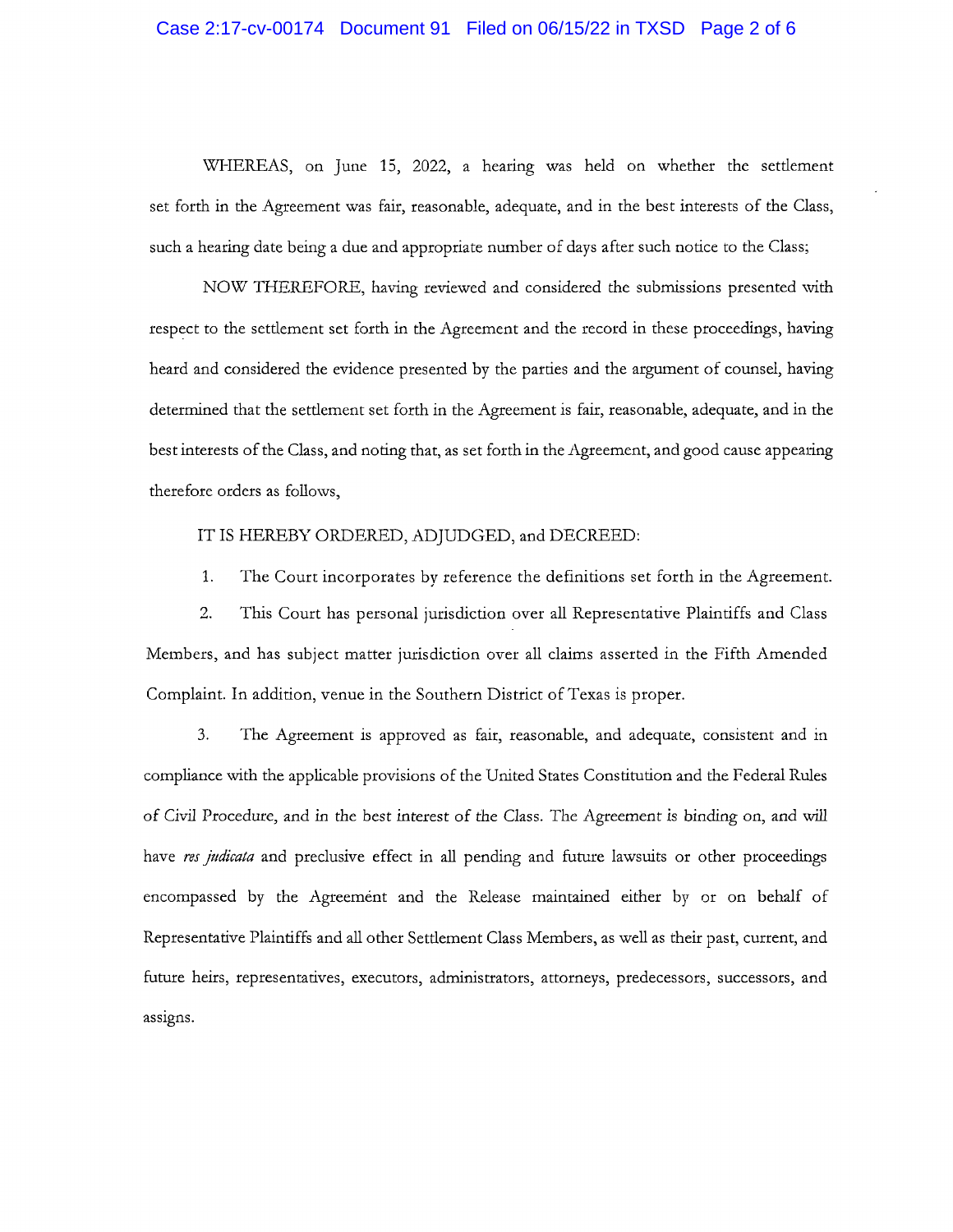- 4. The Class and Collective Notice provided pursuant to the Agreement and the Order Granting Preliminary Approval of Class Settlement:
	- (a) Constituted the best practicable notice, under the circumstances;
	- (b) Constituted notice that was reasonably calculated to apprise the Class Members of the pendency of this lawsuit, their right to object or exclude themselves from the proposed settlement, and to appear at the Fairness Hearing;
	- (c) Was reasonable and constituted due, adequate, and sufficient notice to all persons entitled to receive notice; and
	- (d) Met all applicable requirements of the Federal Rules of Civil Procedure and the Due Process Clause of the United States Constitution because it stated in plain, easily understood language the nature of the action; the definition of the class certified; the class claims, issues, or defenses; that a class member may enter an appearance through an attorney if the member so desires; that the court will exclude from the class any member who requests exclusion; the time and manner for requesting exclusion; and the binding effect of a class judgment on members under Rule  $23(c)(3)$ .

5. For settlement purposes only, that the Class satisfies the applicable standards for certification under Fed. R. Civ. P. 23.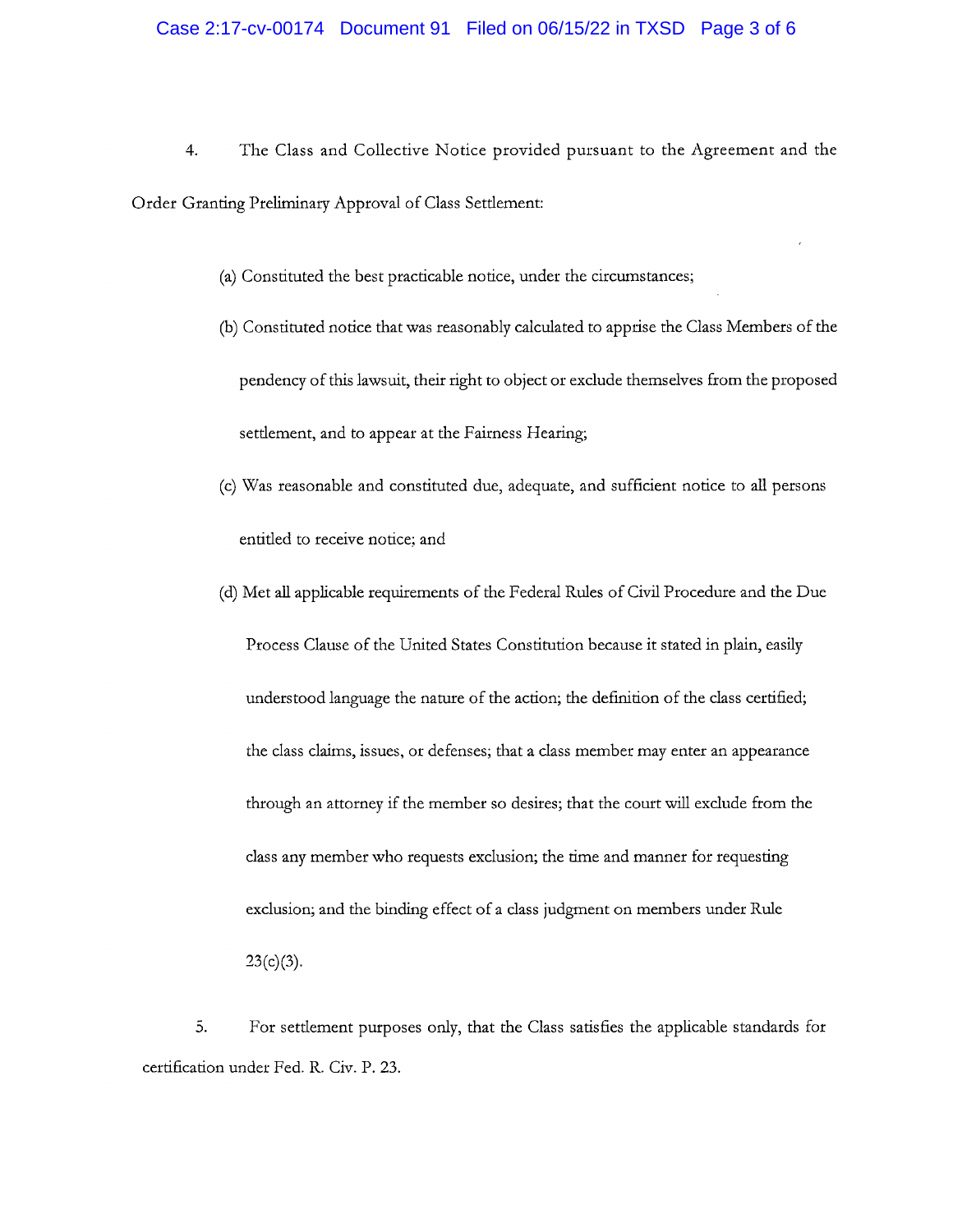# Case 2:17-cv-00174 Document 91 Filed on 06/15/22 in TXSD Page 4 of 6

6. The Agreement in this action warrants final approval pursuant to Rule  $23(e)$  of the Federal Rules of Civil Procedure because it is fair, adequate, and reasonable to those it affects, and resulted from vigorously contested litigation, including meaningful discovery, motion practice and additional merits discovery, and extensive good-faith arm's length negotiations between the parties, and is in the public interest considering the following factors:

- $(a)$ the strength of the plaintiffs' case;
- $(b)$ the risk, expense, complexity and likely duration of further litigation;
- $(c)$ the risk of litigation through trial;
- $(d)$ the amount offered in settlement;
- $(e)$ the extent of discovery completed, and the stage of the proceedings;
- $(f)$ the experience and views of counsel; and
- $(g)$ the reaction of the class members to the proposed settlement.

7. Class Counsel and the Representative Plaintiffs adequately represented the Class for purposes of entering into and implementing the settlement.

8. Class Counsel's requested fees and expenses under the Agreement, and as set out in their Motion for Fees and Costs (ECF No. 89), are fair and were reasonably and necessarily incurred.

9. The Service Awards for the Recipients, as set forth in the Agreement, are approved and the Representative Plaintiffs shall each be entitled to receive \$1,000.00 to compensate them for their unique services in initiating and/or maintaining this litigation.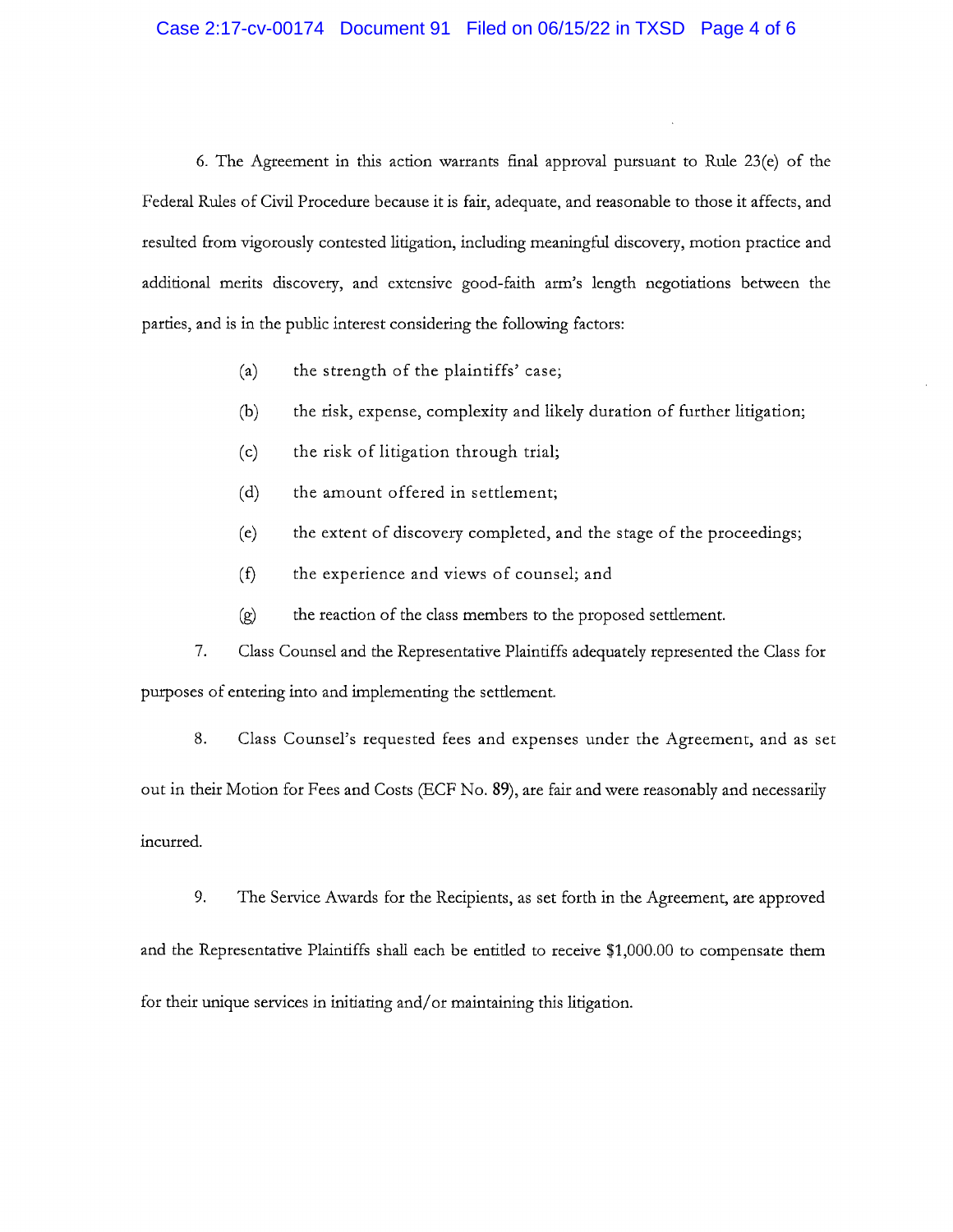#### Case 2:17-cv-00174 Document 91 Filed on 06/15/22 in TXSD Page 5 of 6

10. Nothing relating to this Order, or any communications, papers, or orders related to the Agreement, shall be cited to as, construed to be, admissible as, or deemed an admission by any of the Defendants or the Defendant Releasees of any liability, culpability, negligence, or wrongdoing toward the Representative Plaintiffs, the Class Members, or any other person, or that class action certification is appropriate in this or any other matter. There has been no determination by any Court as to the merits of the claims asserted by Representative Plaintiffs against Defendants or as to whether a class should be certified, other than for settlement purposes only. Furthermore, nothing in the parties' Agreement shall be cited to as, construed to be, admissible as, or considered any form of waiver of any alternative dispute resolution agreements, provisions, or policies by Defendants or Defendant Releasees.

11. In consideration of the Individual Settlement Sums, and for other good and valuable consideration, each of the Class Members shall, by operation of this Judgment, have fully, finally, and forever released, relinquished, and discharged all Released Claims against Defendants in accordance with the terms of the Agreement.

12. In the event that the Effective Date does not occur, this Judgment shall be rendered null and void and shall be vacated, nunc pro tunc, and without prejudice to the status quo ante rights of Plaintiffs, Class Members, and Defendant.

All Class Members and/or their representatives who have not been excluded from 13. the Class are permanently barred and enjoined from bringing, filing, commencing, prosecuting, maintaining, intervening in, participating in (as class members or otherwise), or receiving any